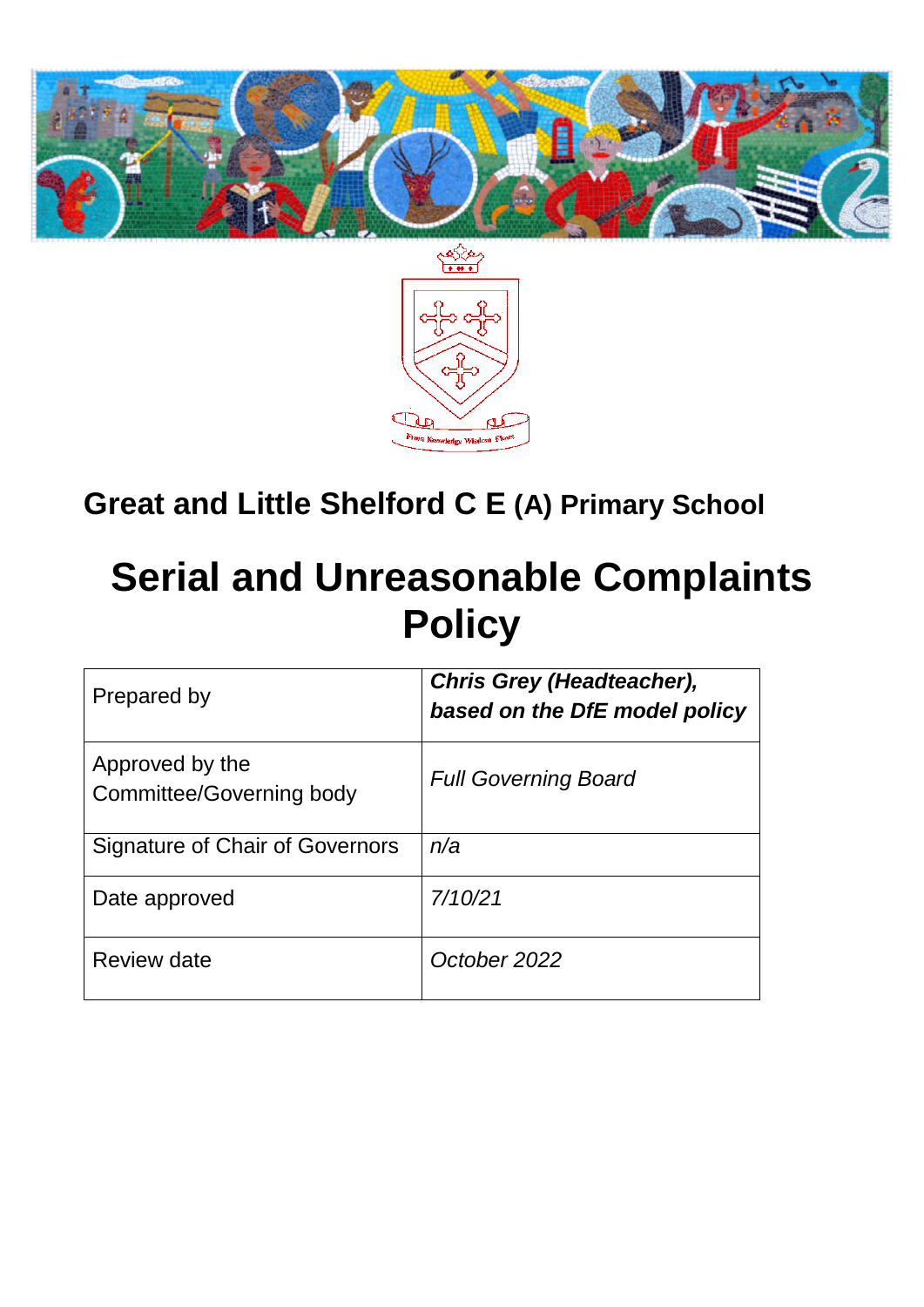## **Model policy for managing serial and unreasonable complaints**

## **Note:**

This policy can also be adapted to manage unreasonable or persistent contact not directly associated with, or resulting from, formal complaints.

Great and Little Shelford CE (A) Primary School is committed to dealing with all complaints fairly and impartially, and to providing a high quality service to those who complain. We will not normally limit the contact complainants have with our school. However, we do not expect our staff to tolerate unacceptable behaviour and will take action to protect staff from that behaviour, including that which is abusive, offensive or threatening.

Great and Little Shelford CE (A) Primary School defines unreasonable behaviour as that which hinders our consideration of complaints because of the frequency or nature of the complainant's contact with the school, such as, if the complainant:

- refuses to articulate their complaint or specify the grounds of a complaint or the outcomes sought by raising the complaint, despite offers of assistance
- refuses to co-operate with the complaints investigation process
- refuses to accept that certain issues are not within the scope of the complaints procedure
- insists on the complaint being dealt with in ways which are incompatible with the complaints procedure or with good practice
- introduces trivial or irrelevant information which they expect to be taken into account and commented on
- raises large numbers of detailed but unimportant questions, and insists they are fully answered, often immediately and to their own timescales
- makes unjustified complaints about staff who are trying to deal with the issues, and seeks to have them replaced
- changes the basis of the complaint as the investigation proceeds
- repeatedly makes the same complaint (despite previous investigations or responses concluding that the complaint is groundless or has been addressed)
- refuses to accept the findings of the investigation into that complaint where the school's complaint procedure has been fully and properly implemented and completed including referral to the Department for Education
- seeks an unrealistic outcome
- makes excessive demands on school time by frequent, lengthy and complicated contact with staff regarding the complaint in person, in writing, by email and by telephone while the complaint is being dealt with